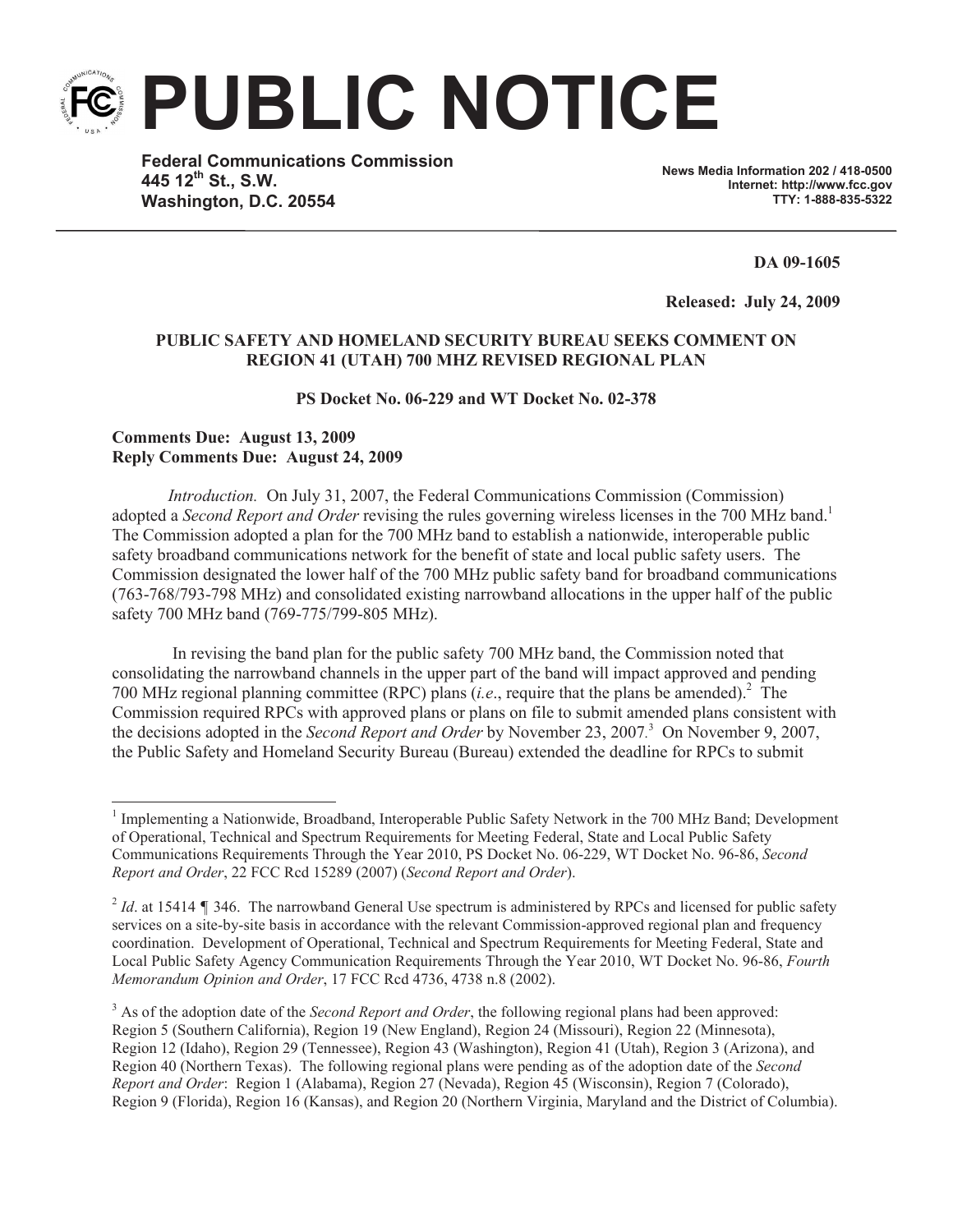amended plans, consistent with the decisions adopted in the *Second Report and Order,* to January 31, 2008, and provided additional guidance for the development of plan amendments.<sup>4</sup>

Region 41 Plan Amendment Waiver Request. On January 30, 2008, the Region 41 (Utah)<sup>5</sup> 700 MHz Regional Planning Committee (Region 41) submitted a proposed amendment to its 700 MHz Public Safety Plan for review and approval.<sup>6</sup> Region 41 concurrently requested a temporary, limited waiver of Section 90.527(a)(3) and (6) of the Commission's rules, 47 C.F.R. §§ 90.527(a)(3), (6) (requiring that regional plans incorporate a general description of how the spectrum would be allotted among the various eligible users, and a detailed description of how the plan put the spectrum to the best possible use).<sup>7</sup> Region 41 stated that it utilizes the Computer Assisted Pre-allocation Resource and Database (CAPRAD) program as its pre-allotment methodology. However, CAPRAD was not updated to reflect the new consolidated narrowband frequencies prior to the Bureau's plan amendment filing deadline.<sup>8</sup>

On June 2, 2009, Region 41 resubmitted a Revised Plan Amendment to replace its January 30 submission, and provided the consolidated narrowband allotments. As a result, the waiver request is now moot. In addition, Region 41 provided evidence of coordination with its five adjacent regions; Region 3 (Arizona), Region 7 (Colorado), Region 27 (Nevada), Region 29 (New Mexico), and Region 46  $(Wvomine)<sup>9</sup>$ 

*Region 41 Revised Plan Amendment.* The Revised Plan Amendment corrects all references to the former General Use band with references to the new narrowband consolidated band, and includes a new Appendix C – Chart of Frequency Assignments. The frequency assignment chart reflects allocations in the new consolidated narrowband segments 769-775 MHz and 799-805 MHz.<sup>10</sup>

Interested parties may file comments on the Revised Plan Amendment on or before **August 13, 2009**. Parties interested in submitting reply comments must do so on or before **August 24, 2009**. All comments and reply comments should reference the subject plan amendment and **PS Docket No. 06-229**  and **WT Docket No. 02-378**. Comments and reply comments may be filed by using (1) the Commission's Electronic Comment Filing System (ECFS), (2) the Federal Government's eRulemaking Portal, or (3) by filing paper copies. *See* Electronic Filing of Documents in Rulemaking Proceedings, 63 FR 24121 (1998).

<sup>&</sup>lt;sup>4</sup> See Public Safety and Homeland Security Bureau Announces an Extension of the Deadline for 700 MHz Regional Planning Committees to Amend 700 MHz Narrowband Plans from November 23, 2007 to January 31, 2008, PS Docket No. 06-229, WT Docket No. 96-86, *Public Notice,* 22 FCC Rcd 19461 (2007).

<sup>&</sup>lt;sup>5</sup> The Region 41 (Utah) 700 MHz regional planning area encompasses the entire state of Utah, consisting of 29 counties, and five major Native American tribes: Ute, Dine (Navajo), Goshute, Piute and Shoshone.

<sup>6</sup> *See* Letter from Steve Proctor, Chairman, Region 41 (Utah) 700 MHz Regional Planning Committee), PS Docket No. 06-229 (filed Jan. 30, 2008) (submitting Plan Amendment and Waiver Request). The initial Region 41 plan was originally approved in November 2006.

<sup>7</sup> *See* Waiver Request at 1; *see also* 47 C.F.R. §§ 90.527(a)(3), (6).

<sup>8</sup> *See* Waiver Request at 1.

<sup>9</sup> *See* Resubmitted Region 41 (Utah) 700 MHz Regional Plan, Federal Communications Commission, Public Safety and Homeland Security Bureau, WT Docket No. 02-378 (filed June 2, 2009) (submitting Revised Plan Amendment).

<sup>&</sup>lt;sup>10</sup> *See* Revised Plan Amendment, Appendix C – Region 41 Chart of Frequency Assignments.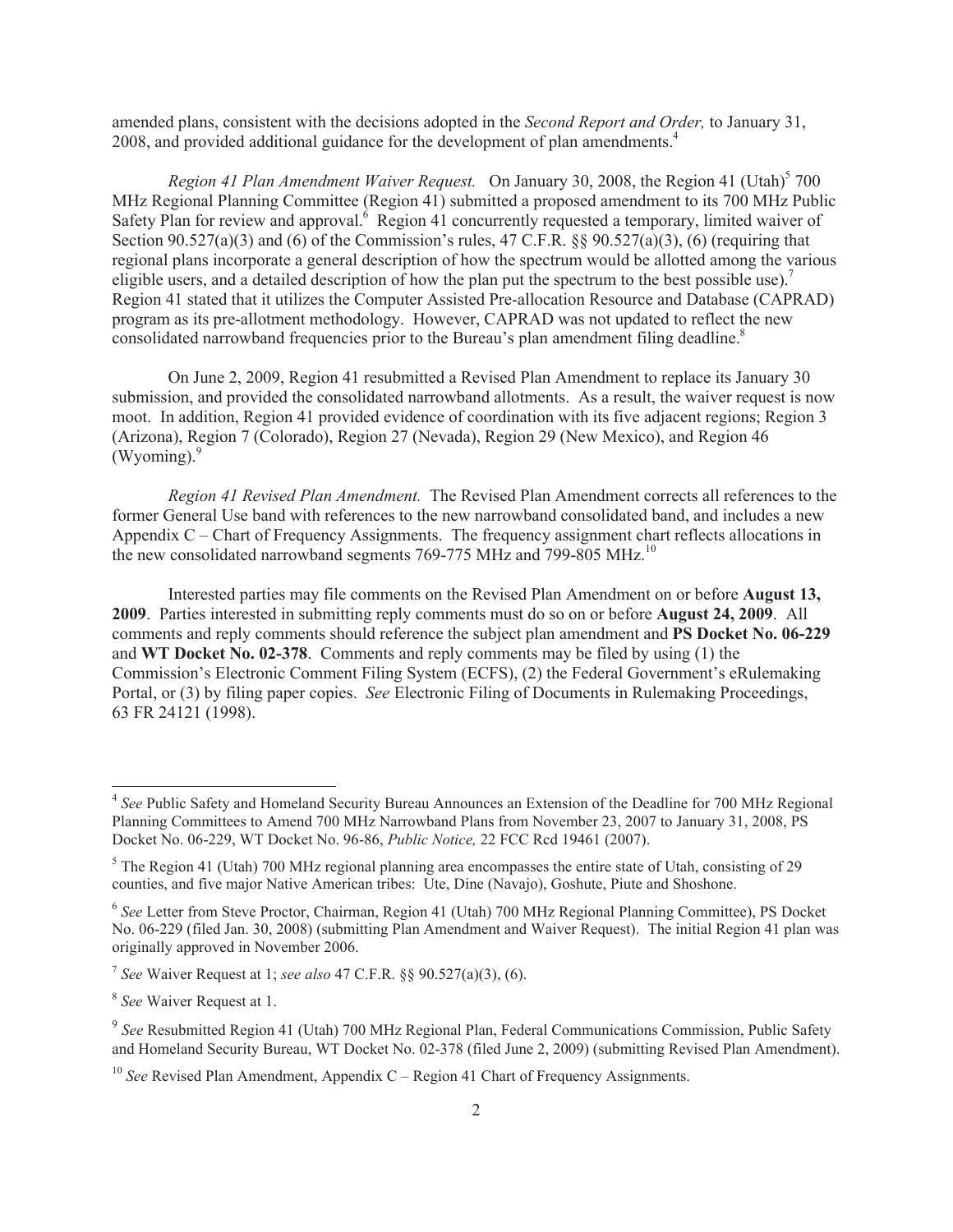- § Electronic Filers: Comments and reply comments may be filed electronically using the Internet by accessing the ECFS: http://www.fcc.gov/cgb/ecfs or the Federal eRulemaking Portal: http://www.regulations.gov. Filers should follow the instructions provided on the website for submitting comments.
- For ECFS Filers: In completing the transmittal screen, filers should include their full name, U.S. Postal Service mailing address, and the rulemaking number. Parties may also submit an electronic comment by Internet e-mail. To get filing instructions, filers should send an email to ecfs@fcc.gov and include the following words in the body of the message: "get form." A sample form and directions will be sent in response.
- § Paper Filers: Parties who choose to file by paper must file an original and four copies of each filing.

Filings can be sent by hand or messenger delivery, by commercial overnight courier, or by firstclass or overnight U.S. Postal Service mail (although the Commission continues to experience delays in receiving U.S. Postal Service mail). All filings must be addressed to: Secretary, Office of the Secretary, Federal Communications Commission.

- § The Commission's contractor will receive hand-delivered or messenger-delivered paper filings for the Commission's Secretary at 236 Massachusetts Avenue, NE, Suite 110, Washington, D.C. 20002. The filing hours at this location are 8:00 a.m. to 7:00 p.m. All hand deliveries must be held together with rubber bands or fasteners. Any envelopes must be disposed of before entering the building.
- Commercial overnight mail (other than U.S. Postal Service Express Mail and Priority Mail) must be sent to 9300 East Hampton Drive, Capitol Heights, MD 20743.
- U.S. Postal Service first-class, Express, and Priority mail should be addressed to 445 12th Street, SW, Washington, D.C. 20554.
- People with Disabilities: To request materials in accessible formats for people with disabilities (Braille, large print, electronic files, audio format), send an email to fcc504@fcc.gov or call the Consumer & Governmental Affairs Bureau at (202) 418-0530 (voice), (202) 418-0432 (tty).

All filings must be addressed to the Commission's Secretary, Marlene H. Dortch, Office of the Secretary, Federal Communications Commission, 445 12th Street, SW, Washington, D.C. 20554. Parties must also serve one copy with the Commission's copy contractor, Best Copy and Printing, Inc. (BCPI), Portals II, 445 12th Street, SW, Room CY-B402, Washington, D.C. 20554, (202) 488-5300, or via email to fcc@bcpiweb.com.

The Plan Amendment is available through ECFS at ecfs@fcc.gov. Region 41 Plan Amendment documents in **PS Docket No. 06-229** and **WT Docket No. 02-378** are available for public inspection and copying during business hours at the FCC Reference Information Center, Portals II, 445 12th St. SW, Room CY-A257, Washington, D.C. 20554. The documents may also be purchased from BCPI, telephone (202) 488-5300, facsimile (202) 488-5563, TTY (202) 488-5562, email fcc@bcpiweb.com.